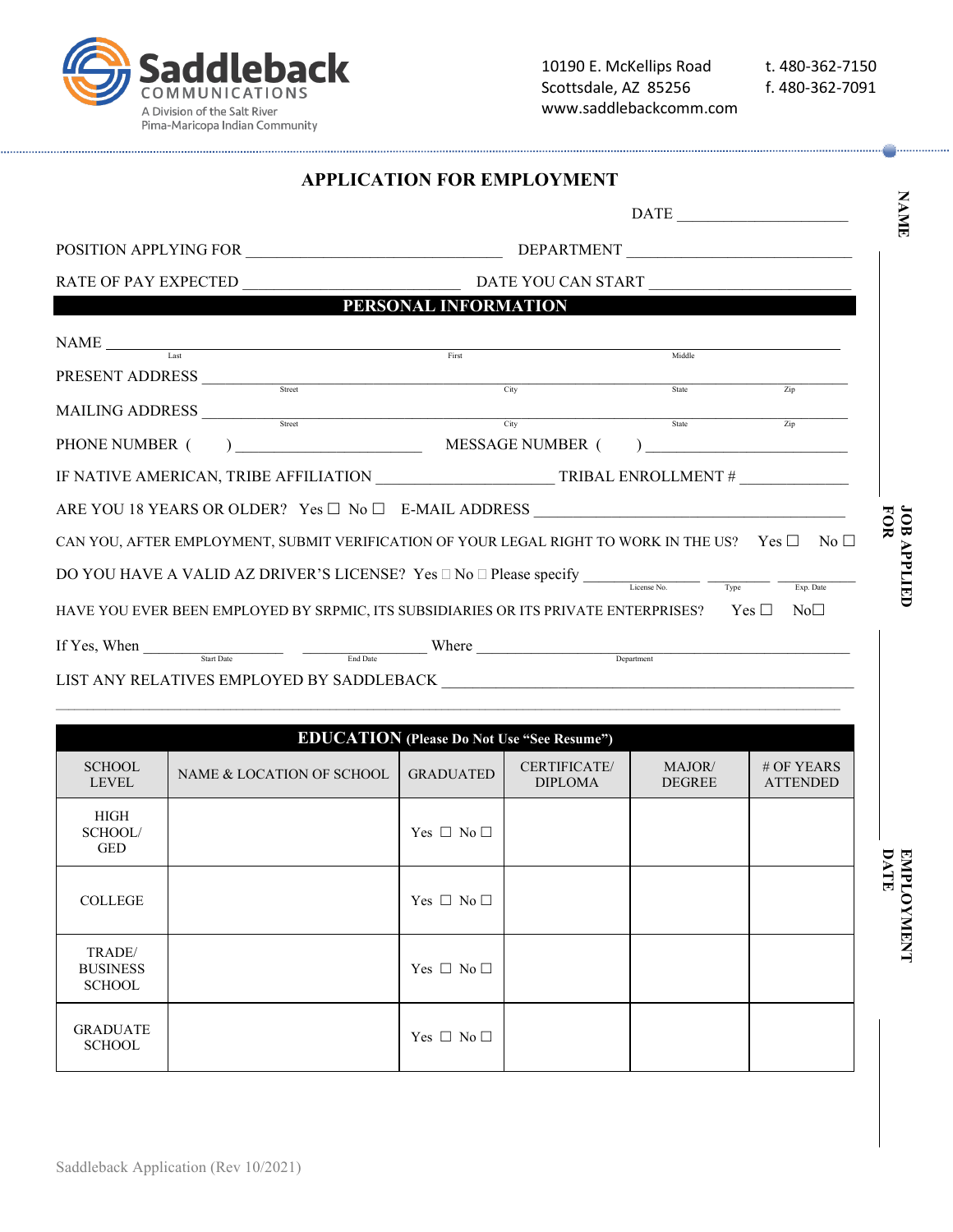# **GENERAL**

### ${\tt SUBIECTS}$  OF SPECIAL STUDY OR RESEARCH WORK  $\blacksquare$

| SPECIAL TRAINING OR SKILLS (To include GED, civilian schools, military academies, etc. - complete with dates. Include typing speed, |                                                                                                                                                                                                                                                                                                                                                                                                                                                                                                                                                     |  |  |
|-------------------------------------------------------------------------------------------------------------------------------------|-----------------------------------------------------------------------------------------------------------------------------------------------------------------------------------------------------------------------------------------------------------------------------------------------------------------------------------------------------------------------------------------------------------------------------------------------------------------------------------------------------------------------------------------------------|--|--|
|                                                                                                                                     |                                                                                                                                                                                                                                                                                                                                                                                                                                                                                                                                                     |  |  |
|                                                                                                                                     |                                                                                                                                                                                                                                                                                                                                                                                                                                                                                                                                                     |  |  |
|                                                                                                                                     |                                                                                                                                                                                                                                                                                                                                                                                                                                                                                                                                                     |  |  |
| WHAT LANGUAGES OTHER THAN ENGLISH ARE YOU FLUENT IN ____________________________                                                    |                                                                                                                                                                                                                                                                                                                                                                                                                                                                                                                                                     |  |  |
| Speaking                                                                                                                            | Writing<br>Reading                                                                                                                                                                                                                                                                                                                                                                                                                                                                                                                                  |  |  |
|                                                                                                                                     | <b>OTHER</b>                                                                                                                                                                                                                                                                                                                                                                                                                                                                                                                                        |  |  |
| HAVE YOU EVER BEEN CONVICTED OF A FELONY?<br>HAVE YOU EVER BEEN CONVICTED OF ANY TYPE OF THEFT OR FRAUD?<br>application.            | $YES \Box NO \Box$<br>YES $\Box$ NO $\Box$<br>If Yes, identify the crime for which you were convicted, the dates of the conviction and the location of the court in which you were convicted. Please<br>provide any details you feel are relevant. Conviction of a crime will not automatically disqualify you from consideration for employment but will be<br>considered as part of an overall evaluation of your qualifications. However, failure to list any convictions may be considered as falsifying your<br><b>MILITARY SERVICE RECORD</b> |  |  |
| HAVE YOU EVER SERVED IN THE US ARMED FORCES? Yes □ No □                                                                             |                                                                                                                                                                                                                                                                                                                                                                                                                                                                                                                                                     |  |  |
| Date Entered                                                                                                                        | Date Separated Management of the Separated                                                                                                                                                                                                                                                                                                                                                                                                                                                                                                          |  |  |
| Branch of Service                                                                                                                   |                                                                                                                                                                                                                                                                                                                                                                                                                                                                                                                                                     |  |  |
| Selective Service Number                                                                                                            | Selective Service Class                                                                                                                                                                                                                                                                                                                                                                                                                                                                                                                             |  |  |
|                                                                                                                                     |                                                                                                                                                                                                                                                                                                                                                                                                                                                                                                                                                     |  |  |
| DID YOU RECEIVE AN HONORABLE DISCHARGE? Yes □ No □                                                                                  |                                                                                                                                                                                                                                                                                                                                                                                                                                                                                                                                                     |  |  |

### ARE YOU A MEMBER OF A US RESERVE OR NATIONAL GUARD? Yes  $\Box$  No  $\Box$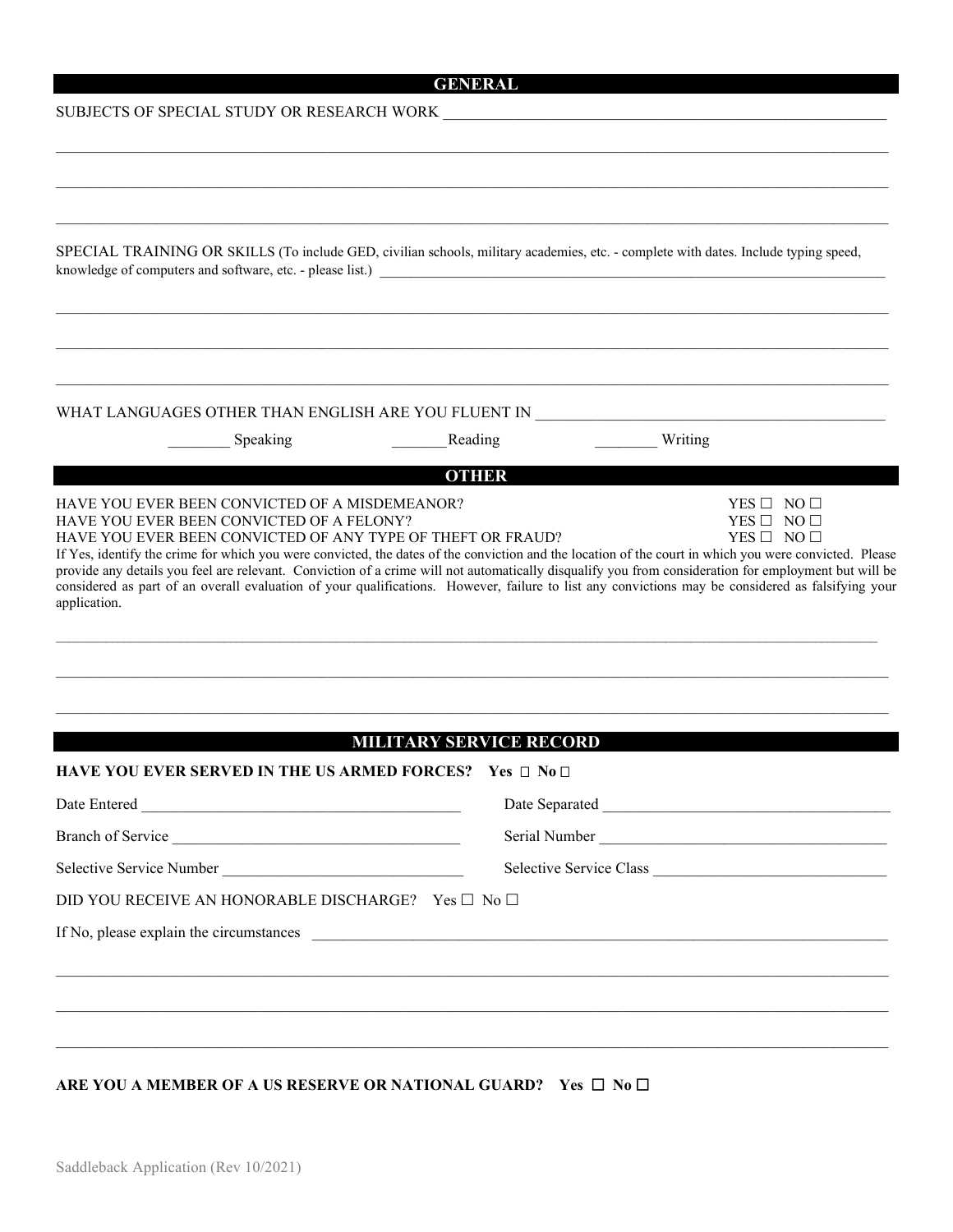| ARE YOU EMPLOYED NOW? Yes □ No □ |           | If Yes, may we contact your employer? Yes $\square$ No $\square$                                                                                                               |                                                                                                                                                                                                                                                                                                                                                                                            |
|----------------------------------|-----------|--------------------------------------------------------------------------------------------------------------------------------------------------------------------------------|--------------------------------------------------------------------------------------------------------------------------------------------------------------------------------------------------------------------------------------------------------------------------------------------------------------------------------------------------------------------------------------------|
|                                  |           |                                                                                                                                                                                |                                                                                                                                                                                                                                                                                                                                                                                            |
|                                  | JOB TITLE |                                                                                                                                                                                |                                                                                                                                                                                                                                                                                                                                                                                            |
|                                  |           |                                                                                                                                                                                | City<br>State<br>Zip                                                                                                                                                                                                                                                                                                                                                                       |
|                                  |           |                                                                                                                                                                                |                                                                                                                                                                                                                                                                                                                                                                                            |
|                                  |           |                                                                                                                                                                                | Number of employees supervised                                                                                                                                                                                                                                                                                                                                                             |
|                                  |           |                                                                                                                                                                                |                                                                                                                                                                                                                                                                                                                                                                                            |
|                                  |           |                                                                                                                                                                                |                                                                                                                                                                                                                                                                                                                                                                                            |
|                                  |           |                                                                                                                                                                                |                                                                                                                                                                                                                                                                                                                                                                                            |
|                                  |           |                                                                                                                                                                                |                                                                                                                                                                                                                                                                                                                                                                                            |
|                                  |           |                                                                                                                                                                                |                                                                                                                                                                                                                                                                                                                                                                                            |
|                                  |           |                                                                                                                                                                                |                                                                                                                                                                                                                                                                                                                                                                                            |
|                                  |           |                                                                                                                                                                                |                                                                                                                                                                                                                                                                                                                                                                                            |
|                                  |           |                                                                                                                                                                                | State<br>City<br>Zip                                                                                                                                                                                                                                                                                                                                                                       |
|                                  |           |                                                                                                                                                                                |                                                                                                                                                                                                                                                                                                                                                                                            |
|                                  |           |                                                                                                                                                                                | Title                                                                                                                                                                                                                                                                                                                                                                                      |
|                                  |           |                                                                                                                                                                                |                                                                                                                                                                                                                                                                                                                                                                                            |
|                                  |           |                                                                                                                                                                                |                                                                                                                                                                                                                                                                                                                                                                                            |
|                                  |           |                                                                                                                                                                                |                                                                                                                                                                                                                                                                                                                                                                                            |
|                                  |           |                                                                                                                                                                                |                                                                                                                                                                                                                                                                                                                                                                                            |
|                                  |           |                                                                                                                                                                                |                                                                                                                                                                                                                                                                                                                                                                                            |
|                                  |           |                                                                                                                                                                                | City<br>State<br>Zip                                                                                                                                                                                                                                                                                                                                                                       |
|                                  |           |                                                                                                                                                                                |                                                                                                                                                                                                                                                                                                                                                                                            |
|                                  |           |                                                                                                                                                                                |                                                                                                                                                                                                                                                                                                                                                                                            |
|                                  |           |                                                                                                                                                                                |                                                                                                                                                                                                                                                                                                                                                                                            |
|                                  |           |                                                                                                                                                                                |                                                                                                                                                                                                                                                                                                                                                                                            |
|                                  |           |                                                                                                                                                                                |                                                                                                                                                                                                                                                                                                                                                                                            |
|                                  |           |                                                                                                                                                                                | Starting Salary Ending Salary                                                                                                                                                                                                                                                                                                                                                              |
|                                  |           |                                                                                                                                                                                |                                                                                                                                                                                                                                                                                                                                                                                            |
|                                  |           |                                                                                                                                                                                | $\overline{Zip}$<br>City<br>State<br>SEPARATION DATE                                                                                                                                                                                                                                                                                                                                       |
|                                  |           |                                                                                                                                                                                |                                                                                                                                                                                                                                                                                                                                                                                            |
|                                  |           |                                                                                                                                                                                |                                                                                                                                                                                                                                                                                                                                                                                            |
|                                  |           |                                                                                                                                                                                |                                                                                                                                                                                                                                                                                                                                                                                            |
|                                  |           |                                                                                                                                                                                |                                                                                                                                                                                                                                                                                                                                                                                            |
|                                  |           |                                                                                                                                                                                |                                                                                                                                                                                                                                                                                                                                                                                            |
|                                  |           |                                                                                                                                                                                |                                                                                                                                                                                                                                                                                                                                                                                            |
|                                  |           | $EMPLOYER$ $\frac{Name}{Name}$<br>$\begin{tabular}{c} \bf{EMPLOYER} \end{tabular}$<br>$\text{EMPLOYER} \begin{tabular}{c} \multicolumn{2}{c}{\textbf{EMPLOYER}} \end{tabular}$ | Street<br>Telephone Number<br>JOB TITLE<br>Street<br>Telephone Number<br>Supervisor's Name<br>JOB TITLE<br>Starting Salary Ending Salary Ending Salary<br>Street<br>SEPARATION DATE<br><u> 1989 - Johann Barbara, margaret eta idazlearia (h. 1989).</u><br>Telephone Number<br>Describe Duties Performed<br>REASON FOR LEAVING PRODUCED AND THE REASON FOR LEAVING<br>JOB TITLE<br>Street |